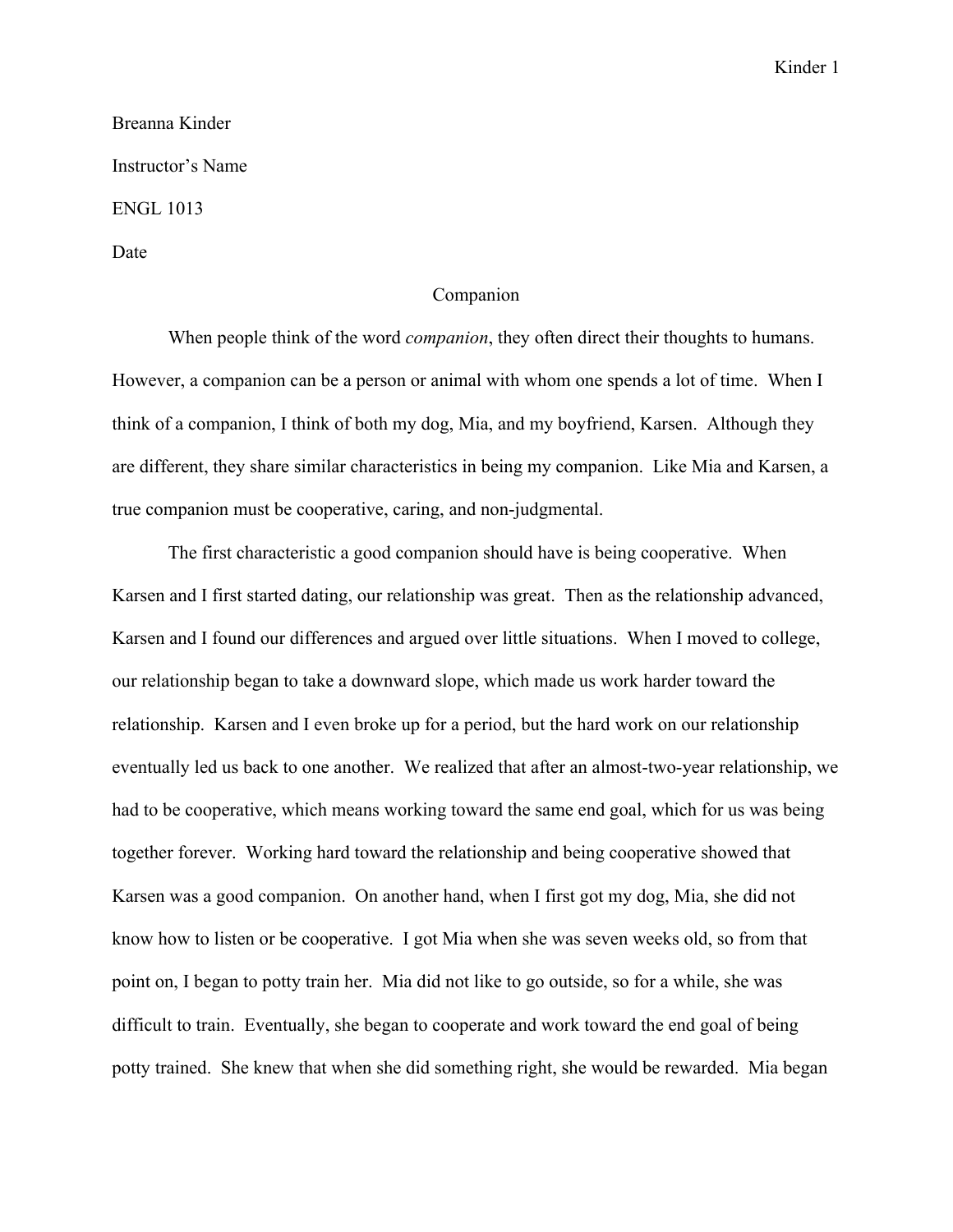Kinder 2

to realize that the more she cooperated, the easier it would be on the both of us, which led her to be a good companion.

The next characteristic a good companion should have is being caring. When my parents separated, I needed a shoulder to rely on. Whether it was someone I could verbally talk to or just a caring presence that comforted me, I needed to know that I had someone to lean on. The first companion I leaned on was my dog, Mia. Although Mia could not verbally tell me everything was going to be okay, she reassured me and lay by me when I cried countless nights. Because Mia showed she cared through her actions, I was able to call her a good companion. My other companion, Karsen, was also always there to reassure me. Because of my parents' separation, I developed anxiety issues. I am still not sure what triggers my anxiety, but when I do begin to feel as if I am going to have an anxiety attack, Karsen is there to help me. He shows he cares through his actions. He reassures me that everything is going to be okay and that he is there for me. When I need him the most, he is always there, which shows he is a good companion.

The last characteristic a good companion should have is being non-judgmental. Although dogs cannot really be judgmental, they can use their abilities to sense certain actions. For example, when a person raises his or her voice, a dog can easily detect that the person is angry. However, Mia, my dog, never judges me for my actions and loves me regardless if I am mad at her or not. That simple act leads me to believe that she is a great companion. On the other hand, Karsen can be judgmental but chooses not to be. He loves me for who I really am. For example, one time I yelled at him for adjusting my electronic speedometer in my car, but he did not judge me for yelling. Also, he knows all my embarrassing childhood memories but never judges me. His actions lead me to be grateful for his being a companion.

When I see or hear the word *companion*, I think not only of humans but of animals also.